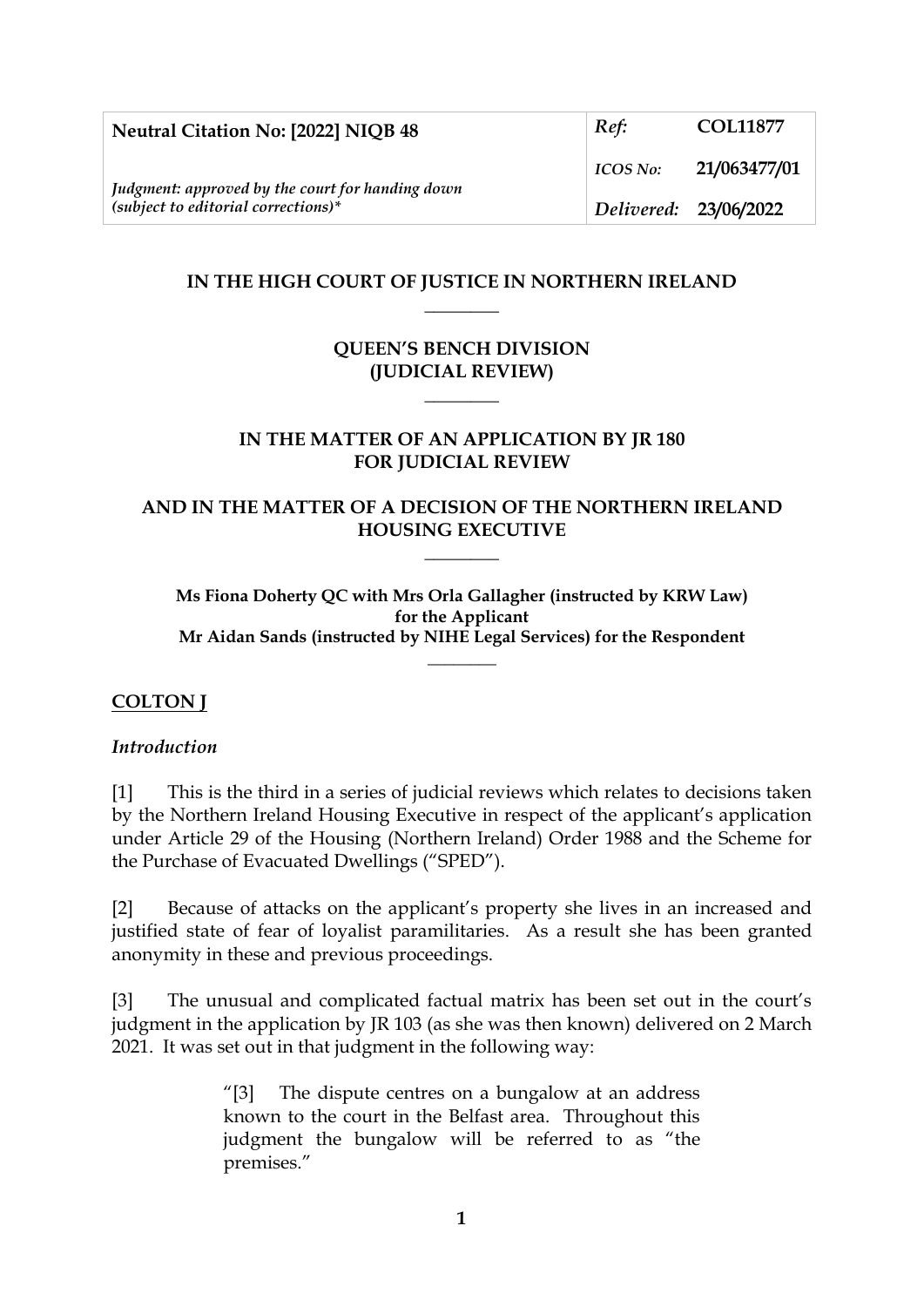[4] It is the applicant's evidence that she purchased the premises in September 2007 after returning to Northern Ireland in 2006 with her husband and her four year old son. Her husband was disabled following a brain haemorrhage and the premises were purchased due to its wheelchair accessibility.

[5] In the course of these proceedings the applicant has served a number of affidavits setting out her use of the premises since its purchase. In truth the history is not entirely clear but in short form at this stage it is sufficient to say that it is her evidence that the premises were lived in by the family on and off since their purchase. The premises has been leased out to tenants for significant periods. As a result of various attacks at the premises, believed to be by loyalist paramilitaries, she or her family did not feel safe there. As a consequence she has also lived at an address in Crawfordsburn. An additional factor was that throughout this period her husband was in hospital for significant periods of time during which periods the premises were rented out.

[6] It is her case that she moved back into the premises in the summer of 2013. On 18 September 2013 there was an arson attack on the premises. Thereafter, the premises were unoccupied. Rather than accept a cash payment from the insurance company in relation to the premises she avers that the family decided to rebuild the premises as a family home. She avers that in July 2014 she attended the premises with an architect to start the rebuild. The rebuild commenced and was completed by the start of July 2015. Her evidence is that on 31 July 2015 she had the oil tank filled and began moving back into the premises that day. Over the weekend of 1/2 August 2015 the hot water tank and radiators were stolen. The premises were directly targeted and as a result she again vacated them on 3 August 2015 to return to live in alternative premises.

[7] Thereafter, she put the premises on the market but efforts to sell were frustrated by ongoing acts of intimidation by persons believed to have loyalist paramilitary connections in the area.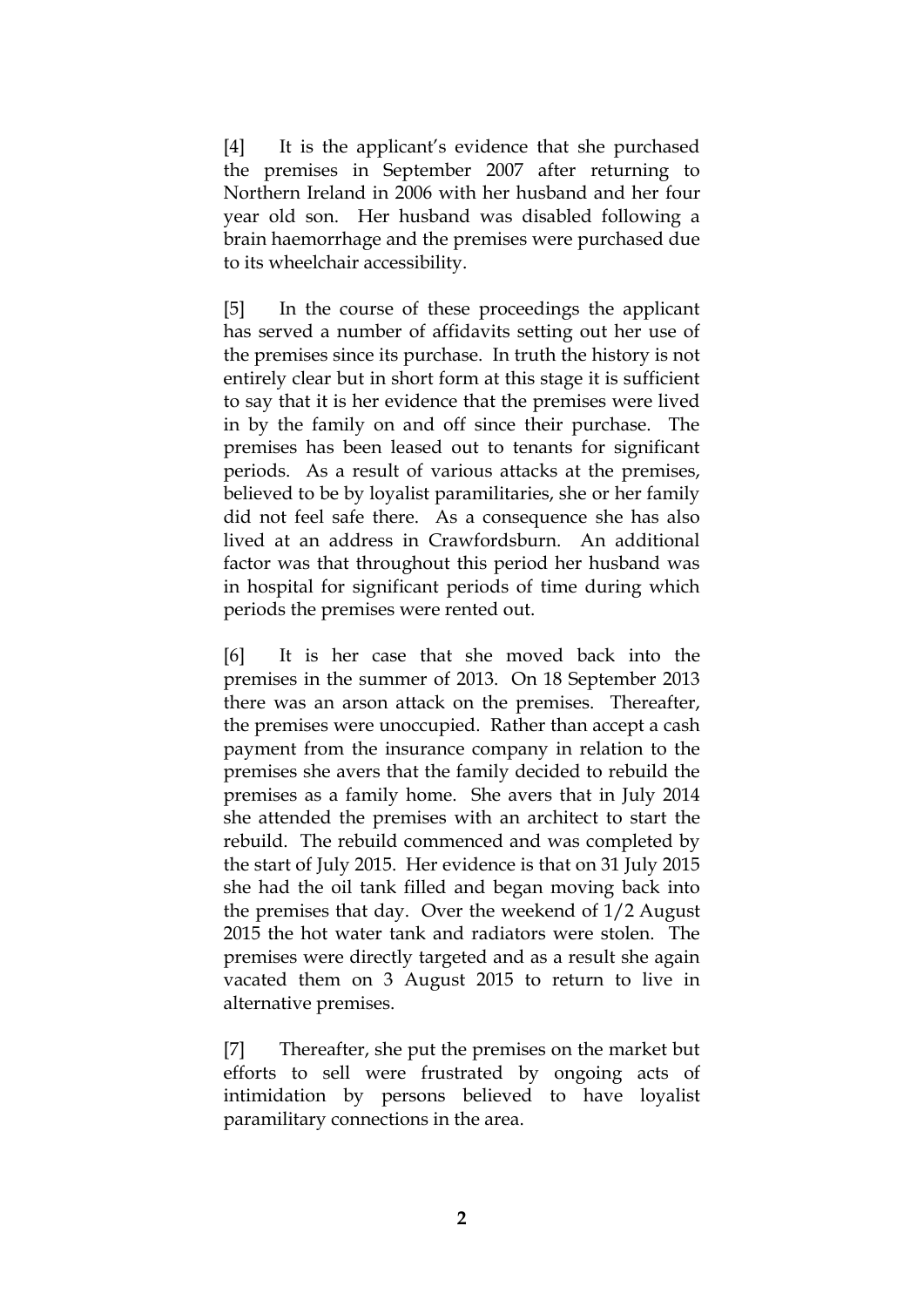[8] In the meantime, sadly the applicant's husband died in August 2016.

[9] The applicant applied to the Northern Ireland Housing Executive (NIHE) for the purchase of her home under the Scheme for the Purchase of Evacuated Dwellings (SPED) on 6 March 2017. In that application she indicated that the premises was her home until August 2016. That application was rejected because the PSNI refused to issue a Chief Constable's Certificate which is a requirement under the scheme.

[10] The applicant then submitted a second application on 22 April 2018, with the assistance of her solicitors. Again, the applicant indicated that the property was vacated in August 2016. Again, a Chief Constable's Certificate was refused. The applicant judicially reviewed the decisions of the PSNI and the NIHE and the decision was quashed by consent.

[11] In those proceedings a replying affidavit was filed on 8 July 2019 by Paul Reid on behalf of the NIHE. In his response at paragraph 32 onwards Mr Reid averred as follows:

#### **'NIHE Position**

32. These proceedings have brought new information to the Housing Executive's attention, which is clearly pertinent to eligibility criterion 1, ie whether the house owned by the applicant was her principal residence. There is a reference in the papers to the house being owned jointly by the applicant and her mother having been bought from her late uncle's estate. There is also reference to the house having been rented to tenants for significant periods of time.

33. In her affidavit evidence the applicant has given no clear account of when she and her family did or did not actually live in the house as their principal residence. The status of the address at … Crawfordsburn is unclear. Clearly it was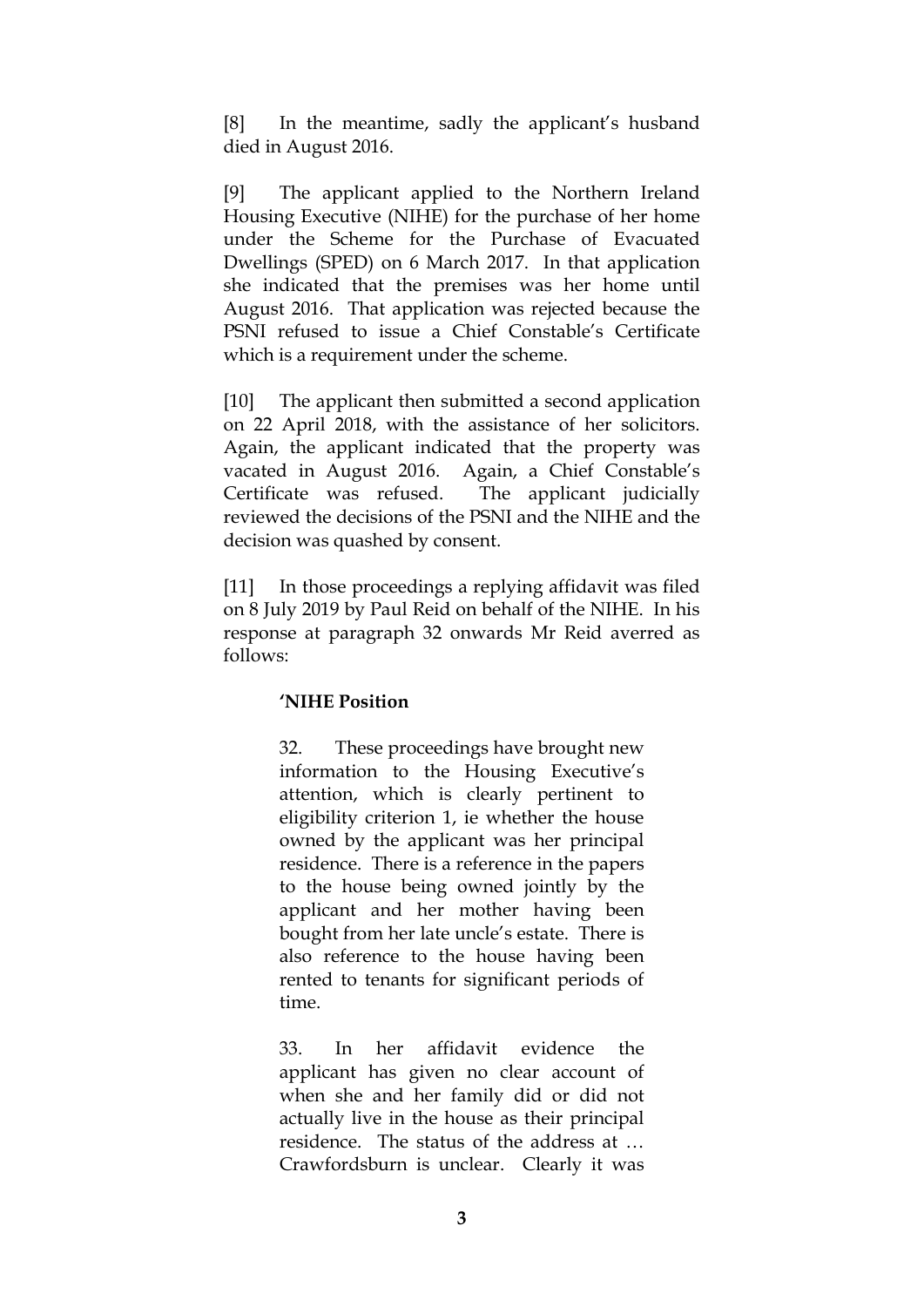the applicant's principal residence for a considerable period of time, but the extent of this has not been clarified. These are all matters which would require further investigation by the Housing Executive and any reconsideration of this application.

34. A substantial amount of new evidence has now become available to NIHE, including a credit check and details of when the premises was rented out. This information was not before the decision-maker at the time of the second application. The totality of the evidence now available would tend to suggest that the 'principal residence' test was not satisfied.

35. For these reasons, the Executive has proposed a fresh consideration of the application by a different decision-maker who would review all the matters and information including those which have become available within this judicial review. It is likely the applicant would want to make additional representation on these matters.'

[12] In light of the contents of this affidavit understandably the matter was disposed of by way of a quashing of the decision with an agreement that a fresh decision would first be made by the NIHE, upon receipt of any new representations that the applicant wished to make.

[13] Arising from this outcome the applicant submitted a fresh application on 29 July 2019 which was refused by David Dunn, an official working in the NIHE, on 30 August 2019."

[4] The applicant succeeded in the JR 103 application. Although the court accepted that some of the evidence of the applicant's case was problematic it formed the view that the decision-maker had erred in law because he had failed to address the possibility that the applicant had, as she asserted, moved to live in the premises on 31 July 2015 and was forced to vacate the premises on 3 August 2015 as a result of intimidation which could be sufficient to establish the SPED criteria. If she had so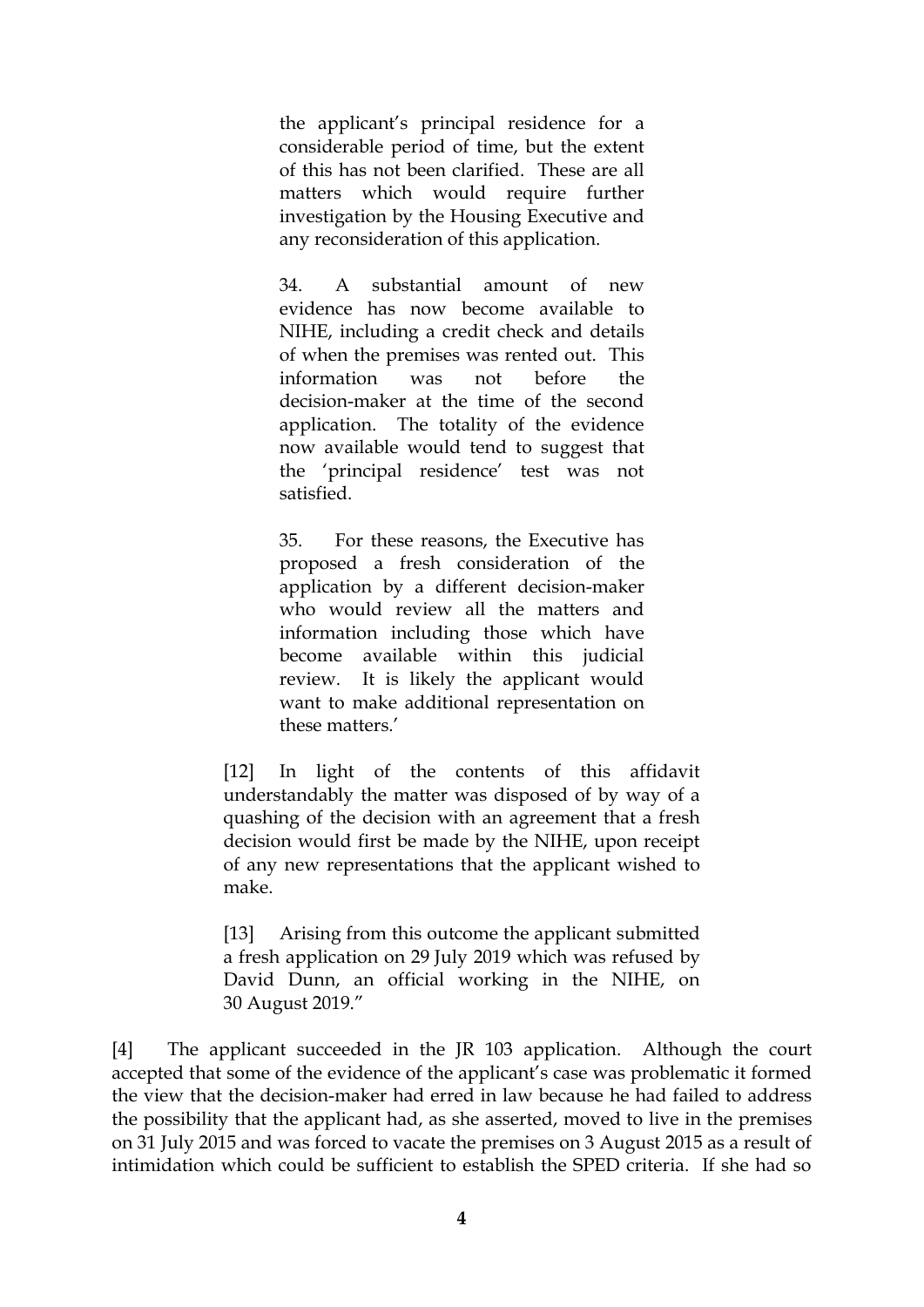occupied the premises between 31 July 2015 and 3 August 2015 this could have led to a different decision. The court therefore quashed the decision of 30 August 2019 under challenge and directed that the matter be reconsidered by a different decision-maker to determine whether or not the application met the SPED criteria.

[5] The court also permitted the applicant to submit any additional material to support her application within two weeks of the date of the judgment.

[6] Pursuant to that judgment the matter was reconsidered by the Northern Ireland Housing Executive. On 14 May 2021 her application was refused. It is this decision which is the subject matter of this challenge.

# *The SPED scheme*

[7] The SPED scheme has a statutory underpinning in Article 29 of the Housing (Northern Ireland) Order 1988 ("the 1988 Order"), the statutory purpose being to "acquire by agreement houses owned by persons who, in consequence of acts of violence, threats to commit such acts or other intimidation, are unable or unwilling to occupy those houses." The scheme arose out of the conflict in Northern Ireland and there is no equivalent scheme anywhere else in the United Kingdom.

[8] The scheme established in accordance with Article 29 sets out the necessary criteria for an application. The relevant and most recent iteration provides:

> "2.1 All the following conditions must be satisfied before an application will be eligible for acceptance under SPED.

- (i) The house must be owner occupied and must be the applicant's only or principal home.
- (ii) There must be evidence (substantiated by the PSNI) that it is unsafe for the applicant or a member of his/her household residing with him/her to continue to live in the house, because that person has been directly or specifically attacked or intimidated and as a result is at risk of serious injury or death. A certificate stating this clearly, signed by the Chief Constable of the Police Service of Northern Ireland, or authorised signatory, must be provided to the Housing Executive."

[9] The issue in this case is whether or not the applicant has satisfied the criterion at 2.1(i). Is the applicant the owner/occupier of the property and is it her only or principal home?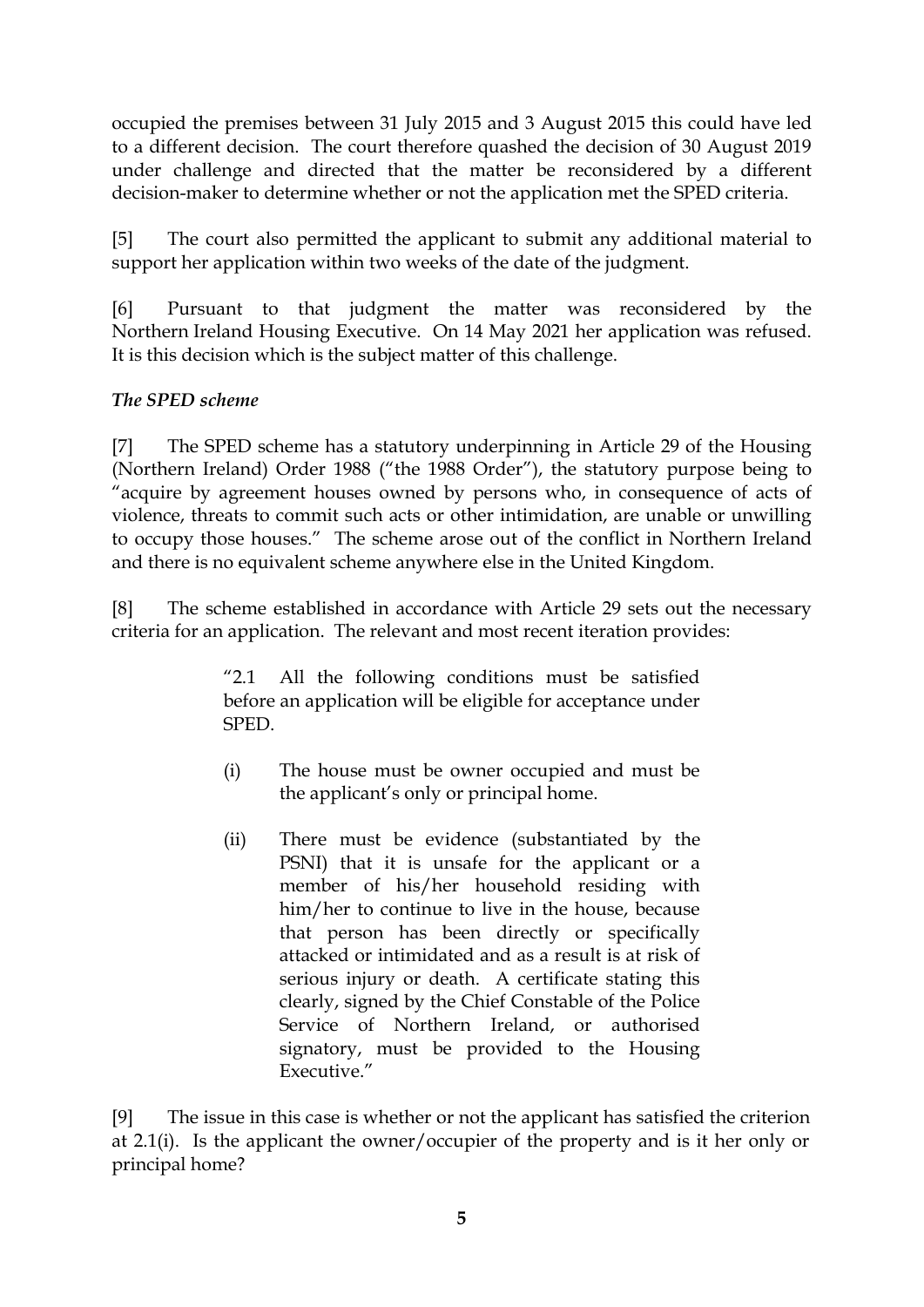## *The impugned decision*

[10] The respondent provided the applicant with a reasoned written decision dated 14 May 2021.

[11] The decision is supported by an affidavit from the decision-maker confirming she had no previous involvement in the case. In her affidavit she sets out the background to the SPED scheme and replies to some of the matters raised in the applicant's supporting affidavit.

[12] Turning to the written decision under challenge it begins by summarising the history of the applications. It sets out the eligibility criteria for the SPED scheme. It confirms that in carrying out a review she had taken into account all three SPED applications, associated documents and the court proceedings including the court's judgment of 2 March 2021 with a particular focus on occupation and primarily "whether it is more likely than not that the applicant was in occupation of the property as her principal home on 3 August 2015, being the date on which she says she vacated the property."

[13] The decision then sets out in tabular form the documents relied upon by the applicant as evidence of occupation during her period of ownership and comments on the probative value of each of the items of documentation in terms of establishing occupation as a principal home.

[14] Having done so she sets out her reasoning and conclusions in the following way:

> "It would appear from the evidence in this case and as indicated in the Judgment at paragraph [6] that the applicant's '… evidence is that on 31 July 2015 she had the oil tank filled and began moving back into the premises that day. Over the weekend of 1/2 August 2015 the hot water tank and radiators were stolen. The premises were directly targeted and as a result she again vacated them on 3 August 2015 to return to live in alternative premises.'

> I have considered this evidence carefully but these facts, in my view, suggest that she did not actually occupy the Property over that weekend as the theft of a hot water tank and radiators took place and indeed damage to the oil tank including spilling oil in the garden are in my view inconsistent with someone actually occupying and living in the property at that time. That view is consistent with the various statements made by the applicant in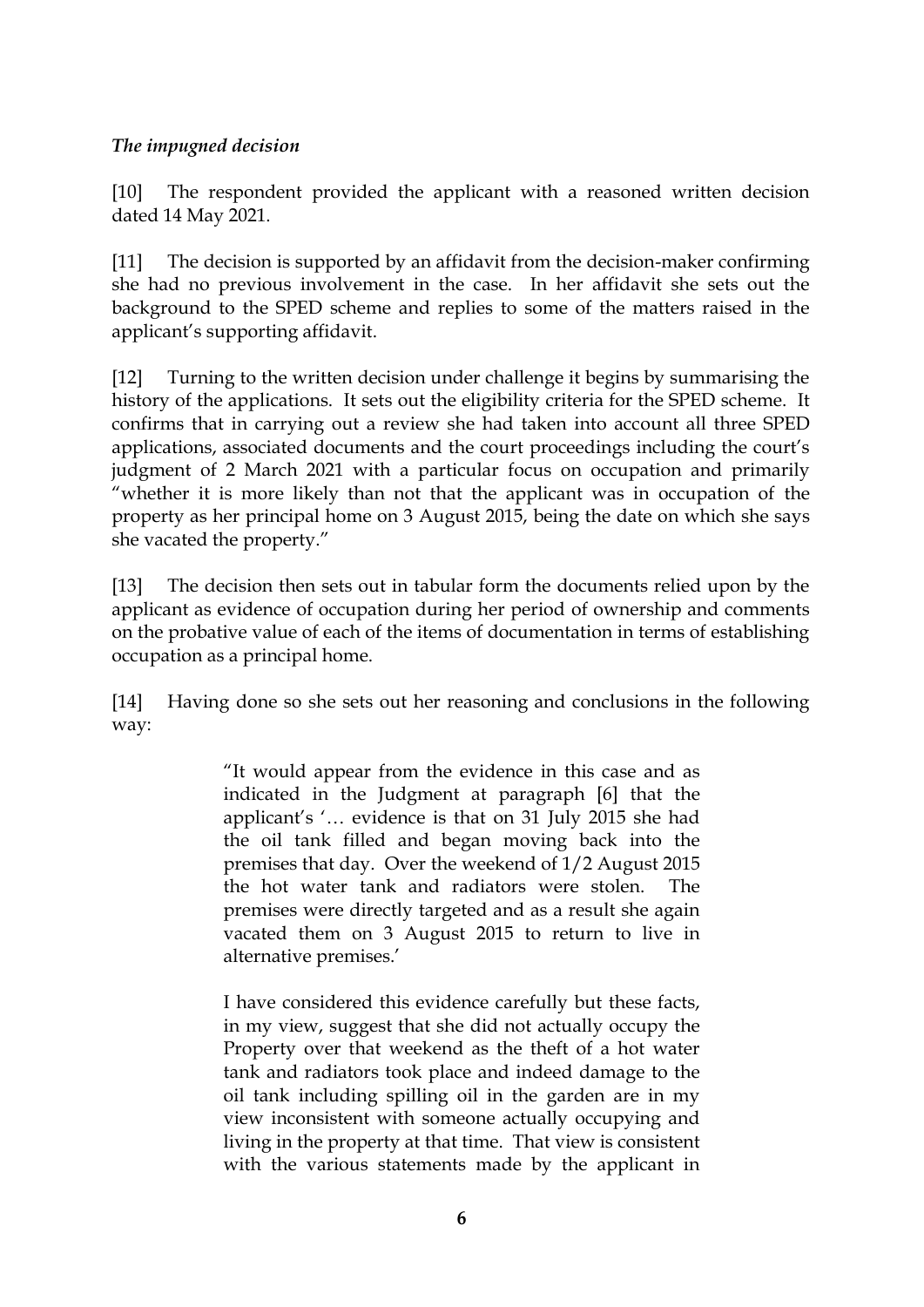paragraph 6, 7 and 8 of her affidavit sworn on 19 December 2019 that it was her intention to live in the property permanently as her home but due to the actual vandalism and intimidation occurring particularly over the weekend of 31 July 2015 that intention was never in fact achieved.

For example she states in the final sentence at paragraph 8 `we came to appreciate that the various acts occurred when there was activity around the property suggesting that we intended to move in, and were calculated to intimidate us out of living in it.'

From the evidence that I have reviewed, it is clear that the applicant's stated intention was to move into the property as her principal home on Monday 3/8/15 but in reality was prevented from doing so due to the alleged vandalism and acts of intimidation occurring over that weekend when the property was unoccupied.

In the overall consideration of this case there is evidence provided by the applicant to suggest that she was intending to move into the property after the date of the alleged incident. This is evidenced by her own statement that she started to carry out repairs to the property and carried out minimal repairs based on affordability.

#### **Conclusion**

I am satisfied that on the basis of all the previous existing evidence in this case and the recent additional evidence provided by the applicant it is insufficient to establish that she was occupying the Property as her principal home during the period 31/7/15 and 3/8/15 or anytime thereafter. The CISU along with the PSNI witness statement indicate that the applicant's principal home prior to 31/7/15 was ... Crawfordsburn.

Accordingly, the Housing Executive cannot accept the application under the SPED scheme as it does not meet eligibility condition 1, namely:

> 'The house must be owner occupied and must be the applicant's only or principal home.'"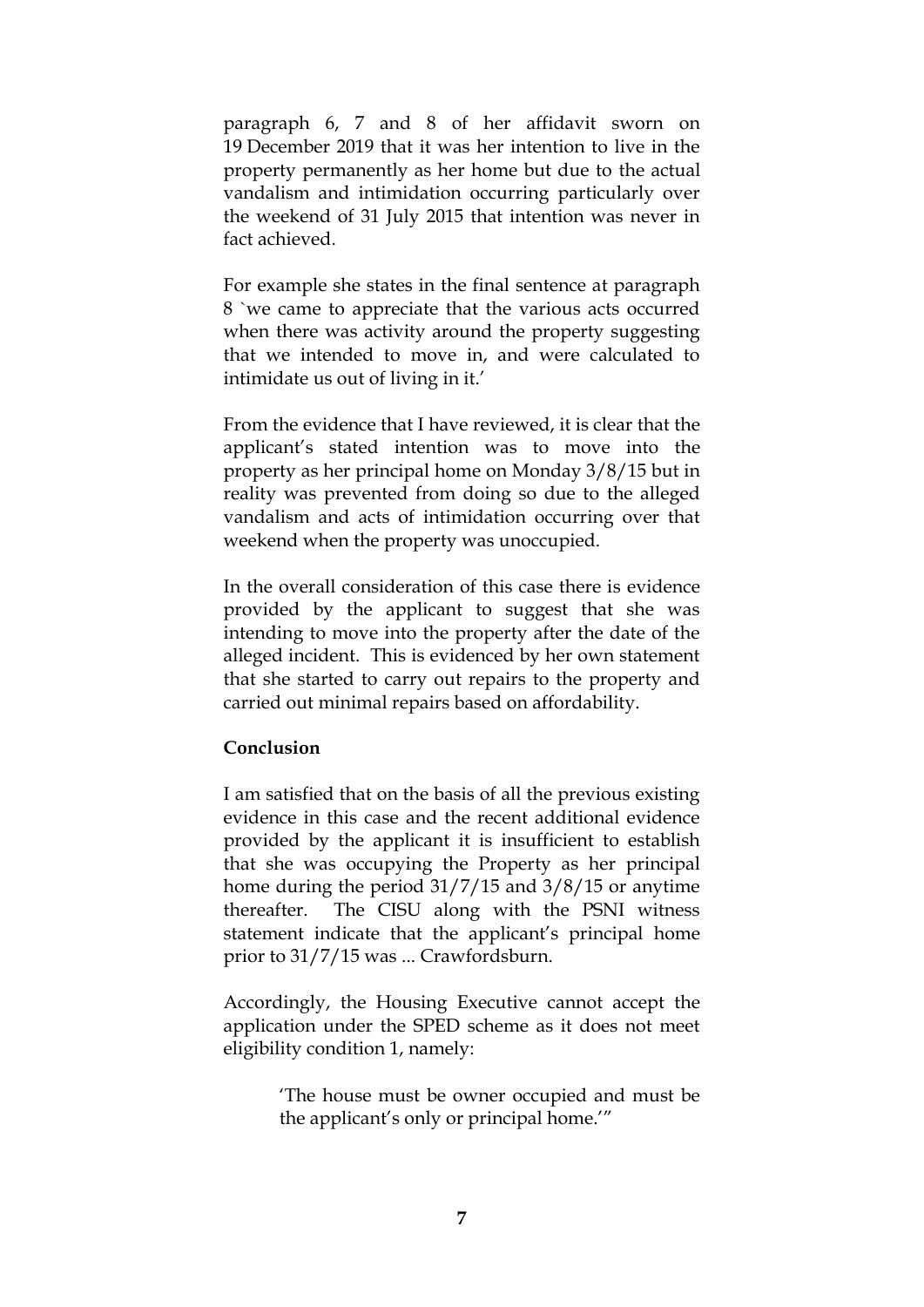# *The grounds of challenge*

[15] The Order 53 statement relies on multiple grounds including allegations of illegality, failure to take into account material considerations, irrationality, breach of statutory duty, breach of Convention rights and a breach of the scheme itself.

[16] Ms Doherty in her submissions submits that the NIHE has erred in concluding that the applicant does not meet condition 2.1(i) of the scheme. Essentially the applicant asserts that as of 31 July 2015 the premises were occupied by her and were her only or principal home. The decision-maker has concluded that this was not the case. In coming to that conclusion the applicant asserts that the decision lacks "proper consideration and reasoning." In short, Ms Doherty alleges that the NIHE had made a mistake of fact.

[17] Before analysing the arguments on behalf of the parties I pause to set out some important legal considerations for this review.

[18] There is no basis upon which the applicant can impugn the lawfulness of the scheme or the criteria itself. As was recognised by the Court of Appeal in *Re Cooley's Application* [2014] NICA 18 where an applicant is threatened or attacked in his or her home in circumstances which may give rise to risk of serious injury or death the State's positive obligation under article 8 can be engaged. The scheme itself clearly complies with the State's article 8 obligations. The issue in this case is the decision that has been made in terms of whether or not the applicant qualifies for assistance under the scheme.

[19] Article 29(2)(a) of the 1988 Order provides the NIHE with a discretion as to "the circumstances in which the Executive may acquire a house under the scheme." There is no statutory requirement to provide for the purchase of all houses of persons who have been threatened in all circumstances and the Executive is entitled to set its own criteria subject to the approval of the department.

[20] The SPED scheme is not intended to be a compensation scheme for property damage. It is operated by the Housing Executive because it relates to housing, rather than property. This is why the "principal home" test is the first criterion to be established under the scheme. The second criterion requires the applicant to show that it is "unsafe" to continue to live in the house due to violence or intimidation.

[21] It must also be remembered that the scheme is only a part of the statutory obligations imposed on the Housing Executive under the 1988 Order. The Executive routinely provides emergency accommodation, support, advice and assistance to those who have been rendered homeless. The SPED scheme is only one of a much larger package of measures available to help victims of intimidation and violence in the context of housing.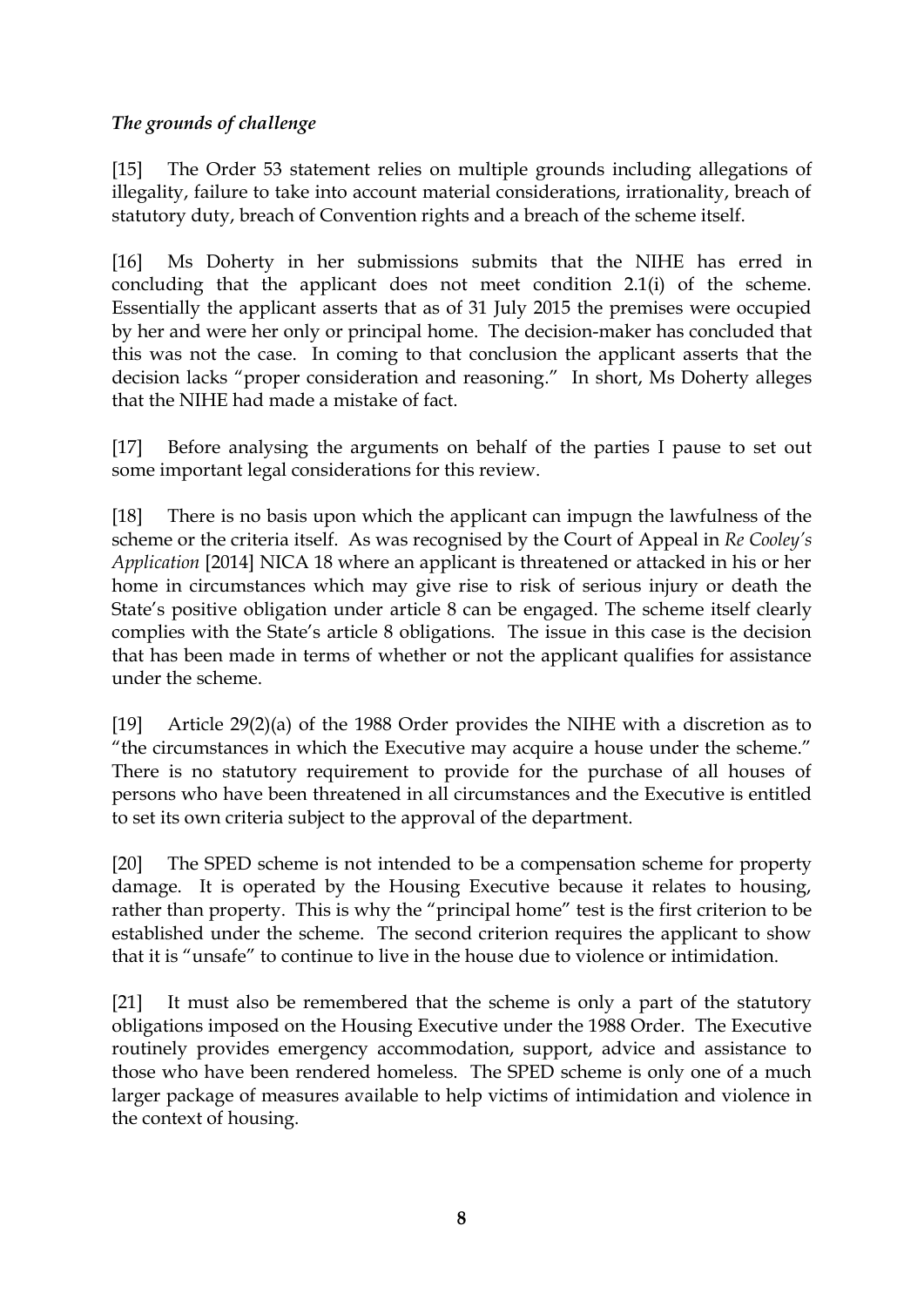[22] The court is therefore not considering the lawfulness of the scheme but the lawfulness of the decision made under the scheme. In that event the court is mindful of the fact that it is a court of supervisory jurisdiction. It is not the task of the court to substitute its own view on the merits of the decision but rather to audit the legality of the decision under challenge.

[23] The court is reviewing the decision of a person with substantial experience in the housing field. She is not a lawyer and it would be wrong of the court to analyse her decision in an overly legalistic manner. The court is not involved in a review of the merits of the decision.

[24] Essentially what is involved in this dispute is an assessment of the facts. In general terms in these circumstances the court should leave assessment of evidence and fact to the primary decision-maker. To find illegality in these circumstances the court would need to see some form of irrational reasoning or clearly flawed analysis of the facts by the decision-maker.

[25] Turning to the particular facts of this application, in its previous judgment the court indicated that the evidence in support of the applicant's case was "problematic." Nothing in this hearing has changed the court's view in this regard.

[26] What is the main evidence supporting the applicant's assertion that the premises in question were her principal home? In her first affidavit in support of the first judicial review dated 7 May 2019 she avers at paragraph 5 and onwards:

> "5. I moved into the bungalow with my family in spring of 2008. I had to rent the property out for a few months in the spring of 2009 when my husband was in hospital and moved back into the property in the summer of 2009 when my husband was discharged from hospital. In 2010 when my husband was further hospitalised the property was again rented out. We needed the income. In the summer of 2013 I moved back into the property.

> 6. My husband's health was deteriorating rapidly and as I was working full-time with a lot of travelling to London and Dublin with my job and caring for our 4 year old, I needed extensive family support. Our son was being looked after a lot by my parents and we lived either with them or closer to them for periods of time. This was a time in my life when I was trying to balance a critically ill husband who needed 24/7 care with all his personal care and feeding, a full-time job and childcare.

> 7. On 18 September 2013 there was an arson attack on the property. Rather than accept a cash payment from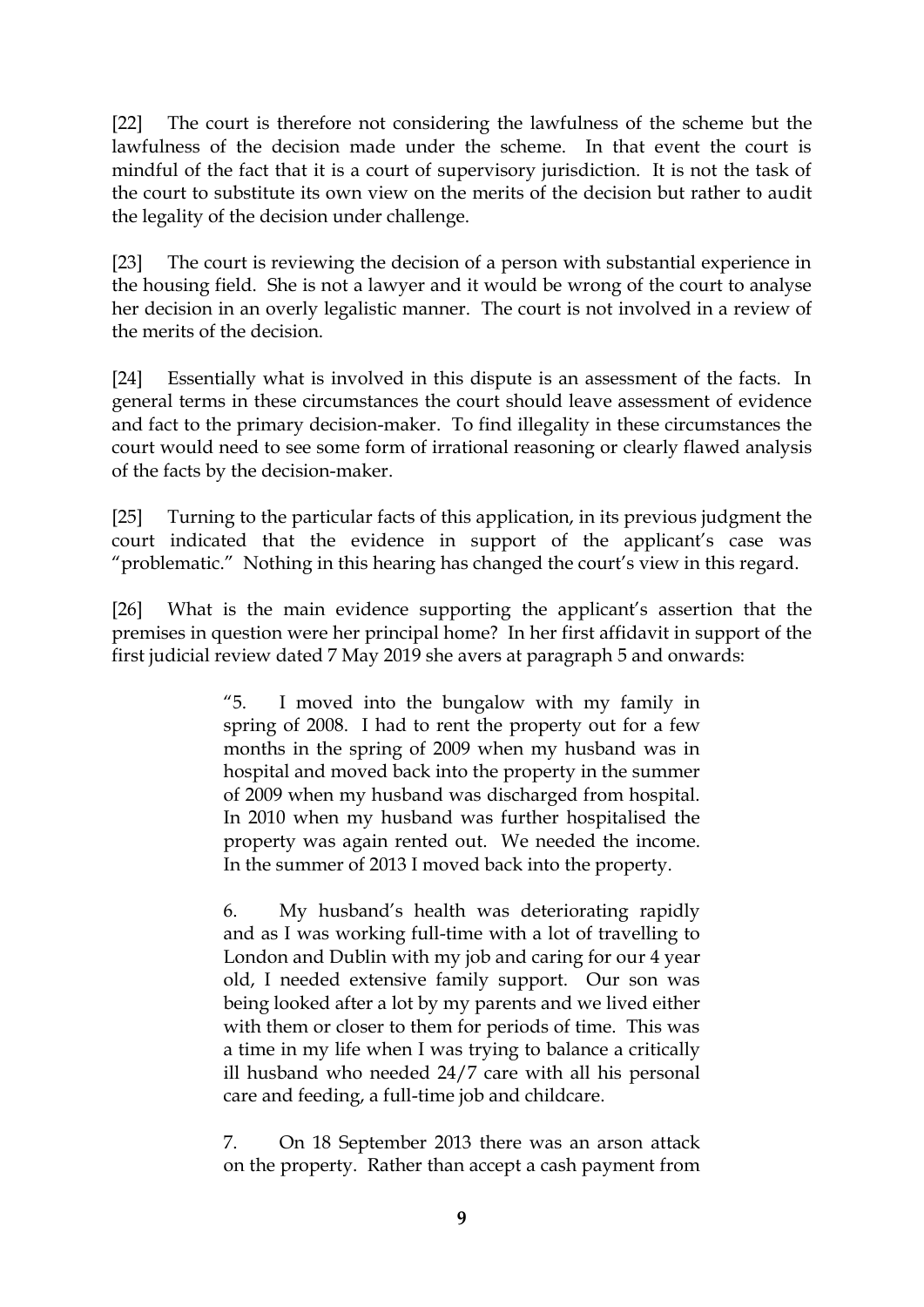the insurance company on 19 June 2014 we decided to rebuild our family home. In July 2014 I attended the property with an architect to start the rebuild. Bricks were thrown at my car. The rebuild commenced and was completed by the start of July 2015. On 31 July 2015 I had the oil tank filled and began moving back into the property that day. Over the weekend of 1/2 August 2015 the hot water tank and radiators were stolen. The property was directly targeted when my family moved back in after the fire. Further incidents occurred. When I installed and activated an alarm system the electricity meters were damaged on no less than four occasions."

[27] In her first SPED application dated 6 March 2017 she completed a standard form provided by the NIHE in which she provides personal details and the address of the relevant premises. She includes documents to confirm evidence of her occupancy of the house, namely a statement from the Co-Operative Bank between 26 July and 4 August 2016 in which her address is given as the premises, household insurance for the premises between 17 June 2015 and 16 June 2016, together with a BT order dated 2 October 2015 and a quotation for a CCTV system dated 13 August 2015.

[28] In her second SPED application the covering letter from her instructing solicitor indicated "our client's home was purchased as the main family residence and was being prepared and renovated as such." Again, the standard NIHE application form is completed. Under the section identifying the additional persons permanently resident at the above address the applicant refers to her husband and son and says that all three people (to include herself) were resident at the premises when they were forced out in 2016. She includes background information in the form of an additional statement. That statement refers to the purchase of the premises in the autumn of 2007 and that after basic adaptations were carried out "we moved in and started the lengthy process of making it into a suitable home."

[29] The statement goes on to say:

"In 2009 my husband suffered another serious stroke and was hospitalised long-term. In 2010 I moved closer to my parents for help with our son in order to facilitate evening hospital visits. As my husband was in hospital for more than 6 months the property was rented out to help meet our costs. In 2012 as my husband's health improved we moved back in and continued with the renovations."

[30] She then refers to the fire on 18 September 2013 which completely destroyed the premises. She goes on to say that in 2015 the rebuild was completed and on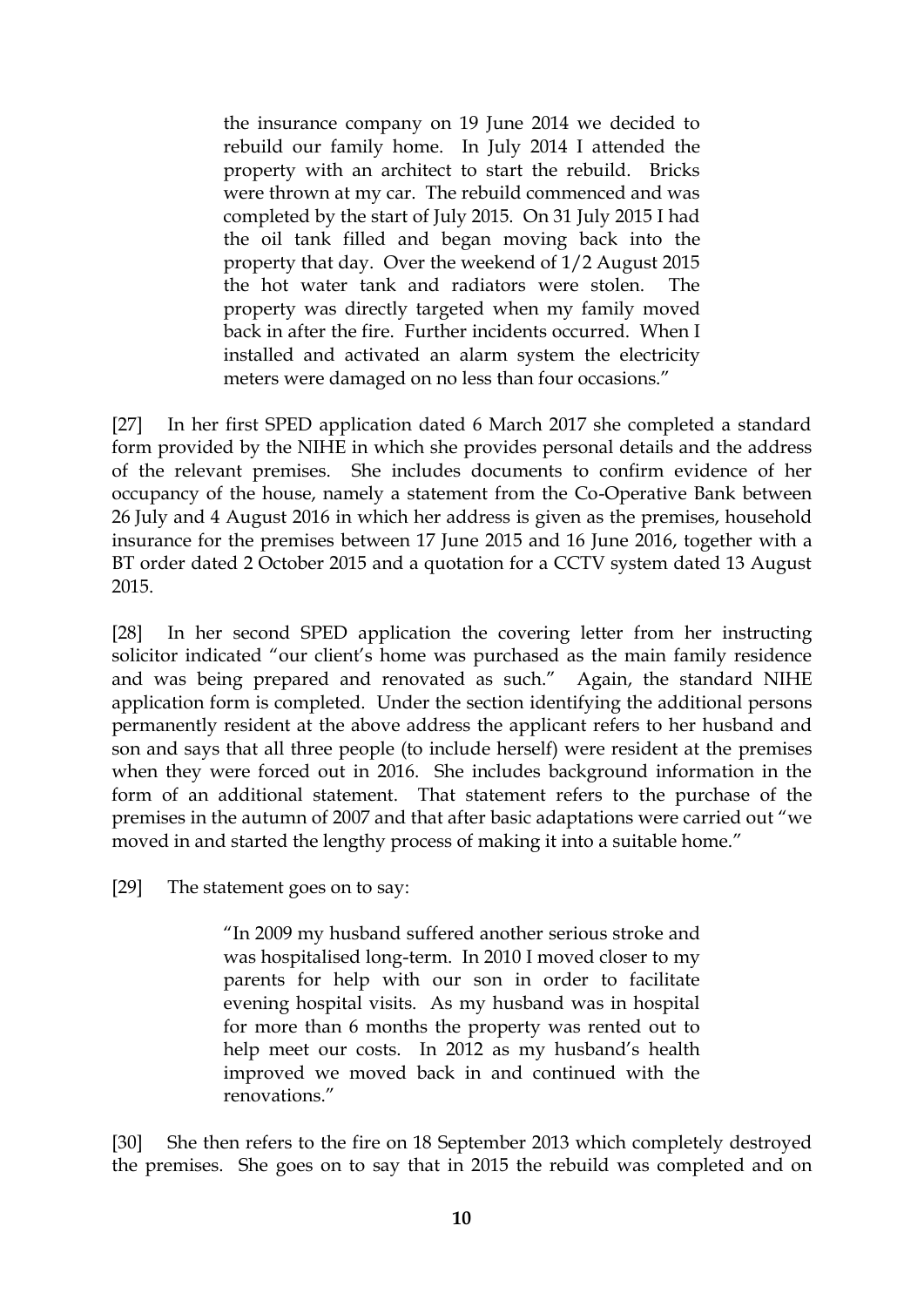1 August 2015 "I filled up the oil tank and switched on the central heating system and we started to move our furniture and belongings into the property. That very same evening the property was broken into and damaged to such an extent that it was uninhabitable."

[31] Later in setting out a list of the main incidents and those reported to the PSNI the following entry appears:

> " $3/8/15$  – On the day my family and I were moving back into our home, the property was damaged to the extent that it was no longer habitable."

[32] The document included a detailed timeline which again refers to the premises being rented out in 2010 and moving back into the premises in 2012. It also indicates that on 31 July 2015 the premises was completed and they had started to move back in. On 1 August 2015 the following entry appears:

> "Oil tank filled up and heating system switched on Friday afternoon to move in on Monday."

[33] In addition the applicant placed considerable emphasis on two documents namely confirmation of delivery from LL Bean of various items to the property dated 23 July 2009 and a delivery from Tesco on 20 December 2009 with various Christmas items. These support the contention that the applicant was occupying the premises on those dates. In addition to these materials subsequently the applicant has sent an email to the respondents on 10 June 2019 confirming delivery of home heating oil from Alfa Oils on 29 July 2015 – 250 litres at a cost of £105 – order no 544. Bizarrely this contrasts with other records in relation to this delivery. On 10 March 2021 the applicant provided an invoice from Belfast and Down Oil Supplies dated 29 July 2015 with an order no 186155 in relation to an oil delivery to the premises in question. In addition, in the timeline in the second SPED application the delivery in question was purportedly from Hayes Fuels.

[34] In closing submissions Ms Doherty pointed out that the companies were related and the apparent discrepancy could easily be explained. I am prepared to accept that a delivery of oil was made to the property on 29 July 2015.

[35] On 24 July 2019 a third SPED application was made which included a large volume of supplementary materials.

[36] The related materials set out the background to the purchase of the premises in Crawfordsburn and the inability to adapt this to meet her husband's needs. She outlines the circumstances of the purchase of the premises in question and indicates that they were purchased "with the intention of it being her principal family home." She indicated that the family first lived at the premises and carried out renovations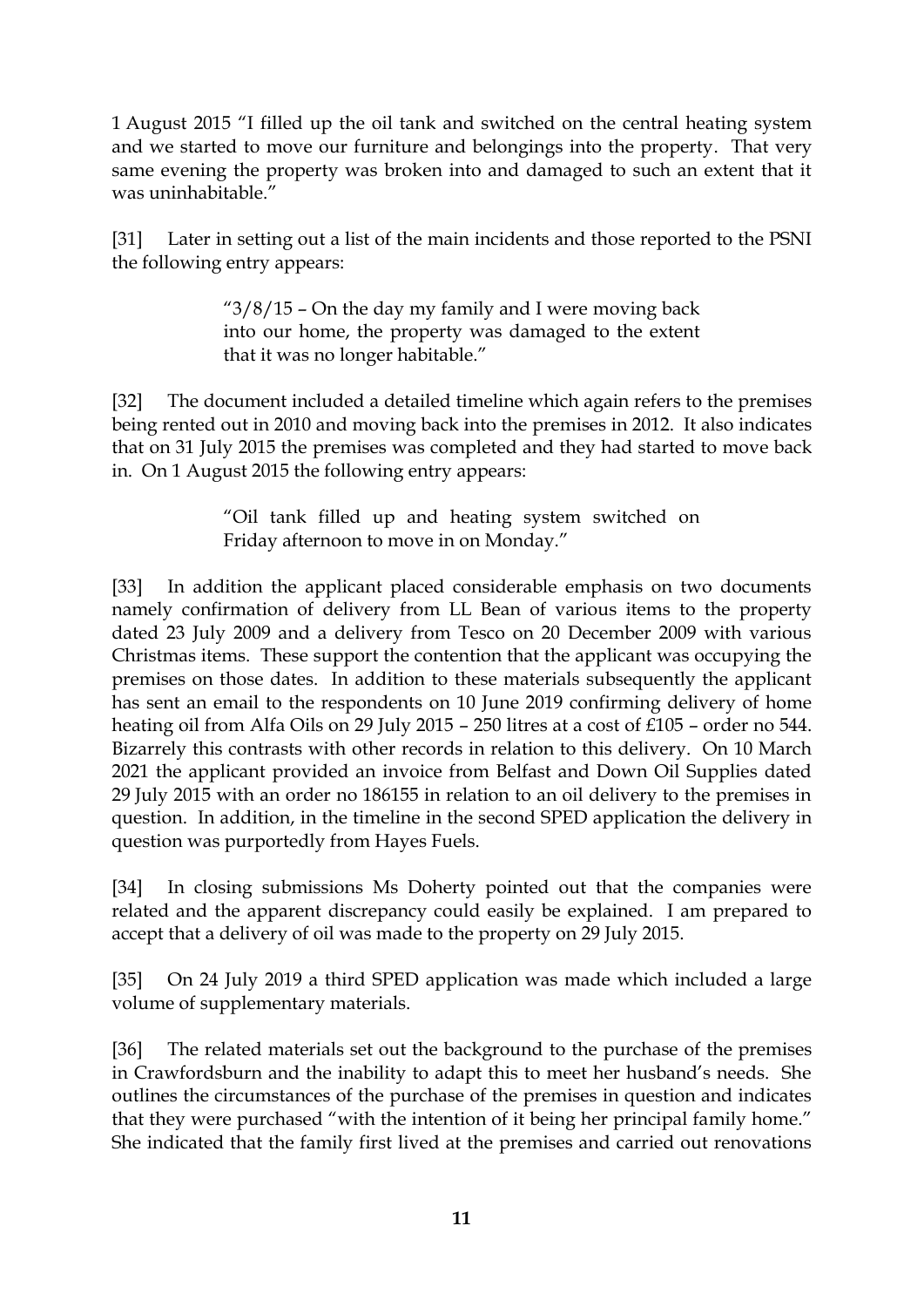during periods from 2008 to 2010 but that she had to work around rental agreements during this time.

[37] After the arson attack on 18 September she says that she rejected an offer from the insurance company to pay out for the value of the home and instead spent over a year rebuilding the house as it was "to be our principal family home."

[38] She confirms that they evacuated the property "for good" in autumn 2016.

[39] The respondent asserts, and I accept, that in the vast majority of cases the question of occupancy and principal home is relatively straightforward.

[40] In this case it became clear that on investigation of the original SPED application there was a significant issue about when and in what circumstances these premises were occupied by the applicant and whether they were ever her principal home at all.

[41] The genesis of this primarily arose from a statement the applicant made to the PSNI on 18 July 2014, signed by her, in which she states:

> "I own (the premises). I have owned this property for about 5 years. I have never lived in it and have rented it out to tenants."

[42] On 28 October 2013 in a letter from PSNI ACC Alan Todd to a public representative references a statement made to the PSNI dated 20 October 2013 where the applicant states:

> "I own (the premises) with my mother. I have owned this property since 2007. I let this property out …"

[43] In order to further investigate the matter the Housing Executive sought evidence from its Corporate Investigation and Security Unit (CISU). CISU is the department which NIHE uses in order to investigate and establish property occupancy credentials.

[44] CISU carried out a credit records check but found no credit information for the applicant associated with the premises. However, an extensive and unbroken credit history for the applicant commencing in 2011 until 5 June 2019 was established in respect of the premises in Crawfordsburn. CISU carried out a series of further checks in an attempt to confirm residency of the premises in question:

• Health and Social Care Business Service Organisation (BSO) records show that the applicant was registered at the Crawfordsburn address from November 2007 with no breaks.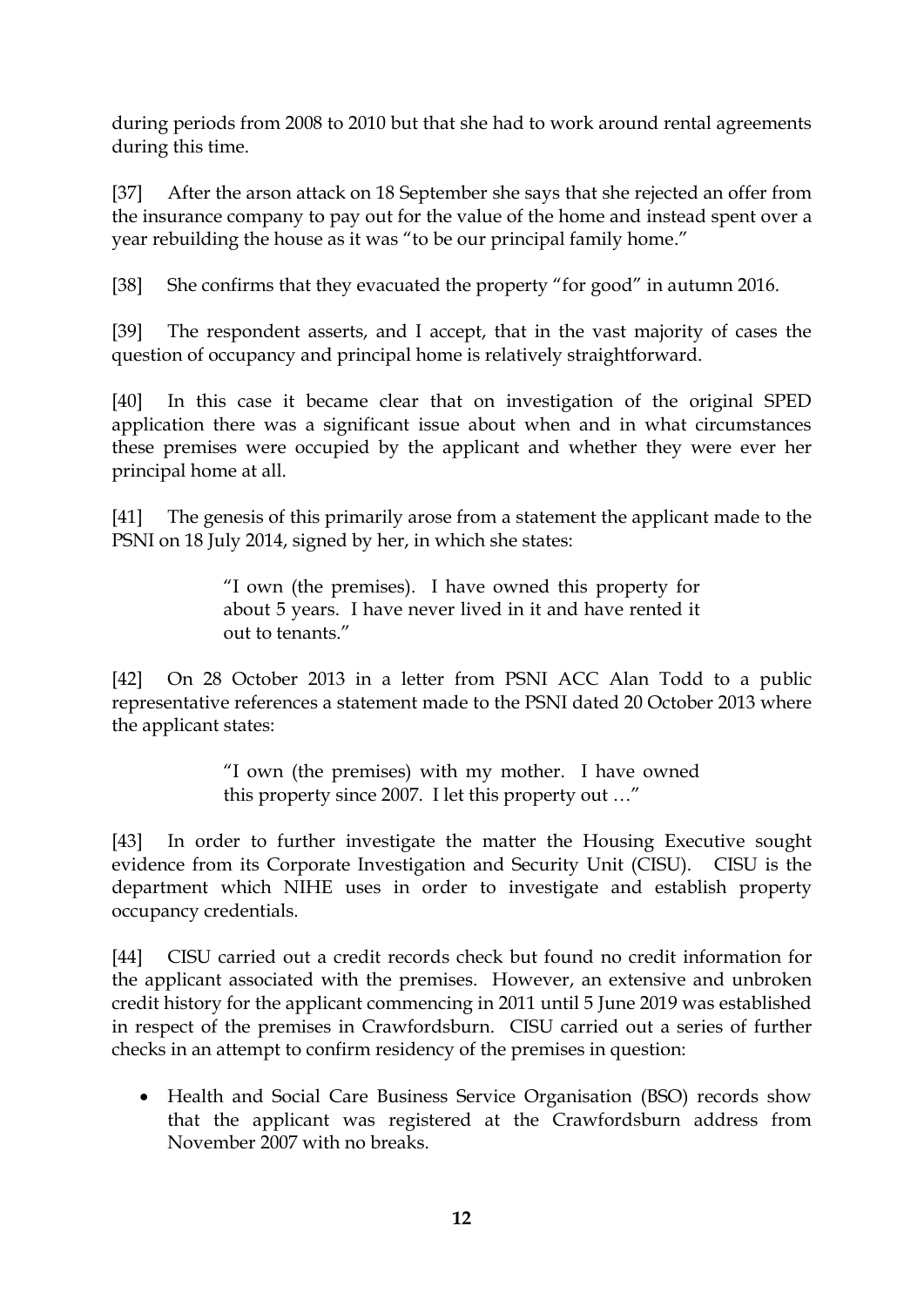- Land and Property Services records show that the applicant was registered as the vacant ratepayer of the premises with the correspondence address at the Crawfordsburn address. She is registered as the owner/occupier of the address at Crawfordsburn and has been responsible for rates from 8 February 2006.
- Companies House records show the applicant registered as a director of a management company whose address is registered at the address in Crawfordsburn.
- Housing benefit records show private housing benefit claims in respect of tenancies at the premises during the following periods:

 $\circ$  10/12/07 – 19/05/08

- $\circ$  01/11/08 13/09/09
- $\degree$  16/04/10 31/08/12
- $\circ$  01/10/12 01/09/13.

[45] That report was looking at the situation as of August 2016 when the applicant claimed that she had evacuated the premises. The report concludes:

> "Based on the information that I have collected it is my belief that the applicant on balance does not reside at (the premises) as her only or principal home.

> It is my belief based on the information that I have collected on balance that the applicant's only or principal home was in August 2016 and remains to be of (the address in Crawfordsburn) due to her unbroken history at the property.

> This is based on the extensive connections to (the property at Crawfordsburn) and that I cannot locate any connections to (the premises) other than that she is a joint owner of the property and planning applications at the property which would not be proof of residence."

[46] Of course, as the report acknowledges, this is not in any way determinative of the issue. The decision has to be made by the Northern Ireland Housing Executive.

[47] Faced with this evidence one can see why it was described in the court's previous judgment as "problematic" and why a clear issue arises as to whether or not the applicant met the criteria under 2.1(i).

[48] Despite this the court did quash the decision of 30 August 2019 because it was concerned that the decision-maker did not give proper consideration as to whether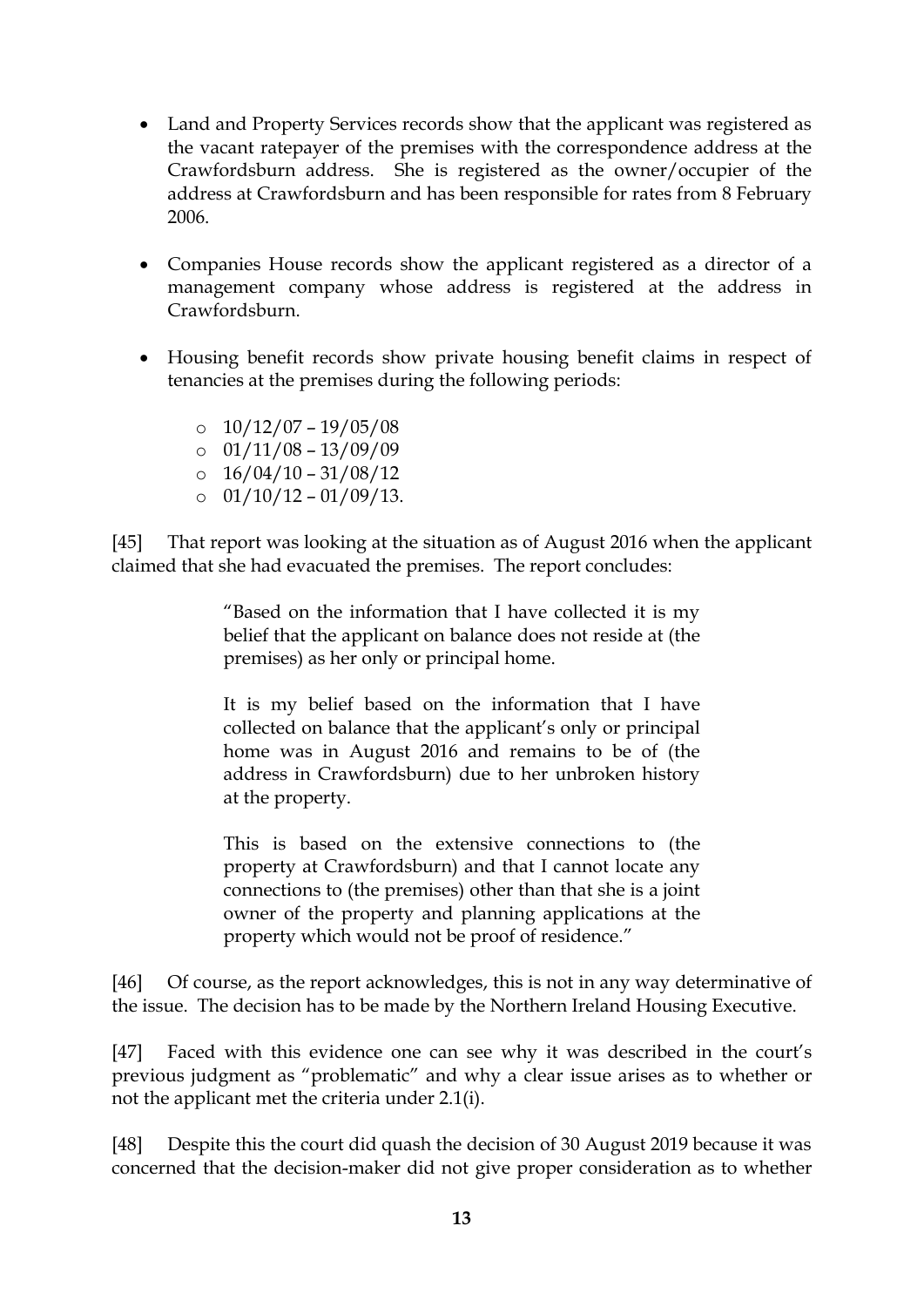or not in fact the applicant had occupied the premises as her principal residence between 31 July 2015 and 3 August 2015.

[49] In those circumstances it is entirely understandable that the primary (although not exclusive) focus of the decision now under challenge was on that period.

[50] The court gave the applicant leave to submit any additional material to support her application. As a result the applicant submitted a letter from the Bank of Ireland dated 9 March 2021. This was a short letter addressed "To whom it may concern" confirming that during the period of 8 July 2015 to August 2015 the statement address for a Bank of Ireland account in the name of the applicant was the premises. She also submitted a hard copy invoice for the home heating oil delivered on 29 July 2015. This is the invoice provided by Belfast and Down Oil Supplies to which I have already referred. Finally, the applicant enclosed two photographs of her family, one relating to the applicant's son's 6<sup>th</sup> birthday party on 14 June 2008 and another of the applicant's son and her husband "in 2013."

[51] The application confirmed specifically that the applicant moved into the premises on 31 July 2015 following the rebuild of her home which resulted from an arson attack and then was forced to vacate the property again on 3 August 2015 as a result of further attacks/intimidation.

[52] This additional material was considered along with the previous material submitted leading to the impugned decision which has been set out already.

[53] A frustrating aspect of this application is that subsequent to the impugned decision, and notwithstanding that the court granted permission to the applicant to submit further material in support of her claim, the affidavit in support of the Order 53 statement provides further detail of her purported occupancy of the premises during these dates. Thus, she says at paragraph 6 onwards of her affidavit sworn on 12 August 2021 as follows:

> "6. I did not attend work that Friday 31 July 2015 as this was the day we planned to move back in. That morning I drove from my parents' house with boxes ready to unpack in our home. As it was the school summer holidays my son was with me. I remember staying at the property while a friend collected my son around lunchtime and took him out for a while so he didn't get too bored.

> 7. I had ordered home heating oil earlier that week knowing we would finally be in the property that weekend. We did not speak with the delivery person as I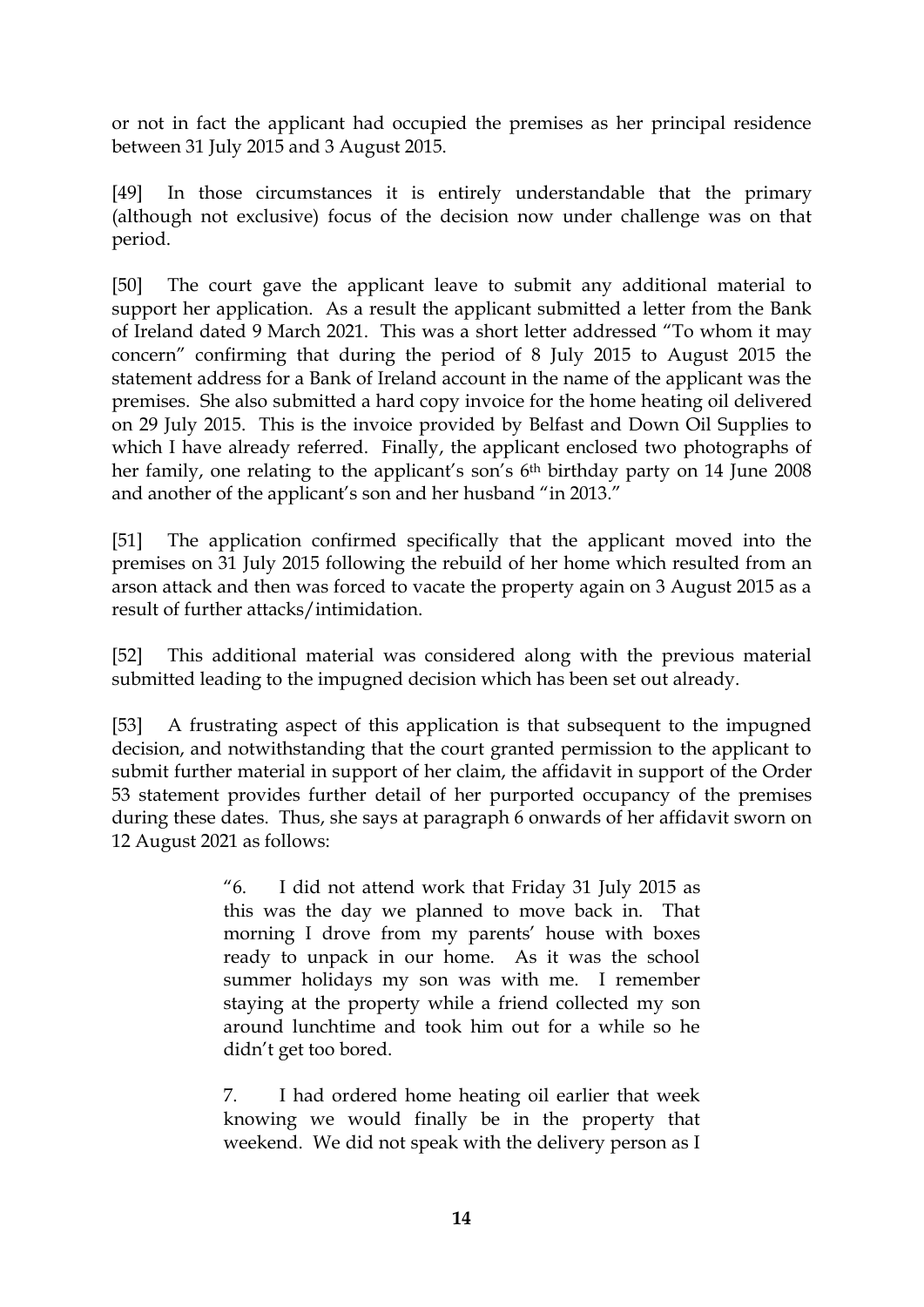had already paid for the oil. I cannot remember exactly what time the oil was delivered.

8. We had a takeaway on Friday night. Otherwise we cooked basic meals in our home as we settled in. We stayed at the property on Friday and continued unpacking the next day. We left around lunchtime to do some shopping, returning afterwards – late afternoon – and again I made a basic meal as we were busy. Our days were spent mostly out and about looking for random items which we needed such as a letterbox. We also went to Glengormley to shop for white kitchen goods such as a washing machine and tumble dryer. My father and my brother joined us at the property and, although I cannot remember exactly when they arrived, they were working at the property, helping us, for several hours. They left later that evening.

9. We stayed at the property on Saturday 1 August 2015, and on Sunday we continued our work there. On Sunday evening I remember we were alone at the property. I was working late into the evening and had all the lights switched on with no curtains up. I was unaware of anyone watching us from outside the property but, in hindsight – with no curtains, our presence and actions would have been apparent. We felt completely comfortable there and there was nothing which alerted us to any concern or issues with the safety of our home or our personal safety. There would have been a lot of activity at the property over the course of that weekend. The builders came to do some final touches on the Saturday afternoon, but from memory we were out at Glengormley at that stage.

10. I have a memory of taking various boxes and storing them at the back of the garage, hoping to take each one separately into the house to unpack it. I knew from the start that it would take us a long time to settle into our property due to having to care for my son and especially due to my husband's disability. My overall memory of that weekend was that it was incredibly stressful given the practicalities. This was at a difficult time for us as a family and even though I believe that once we had settled in it would all work out, this did not detract from the anxiety which I felt. Even though we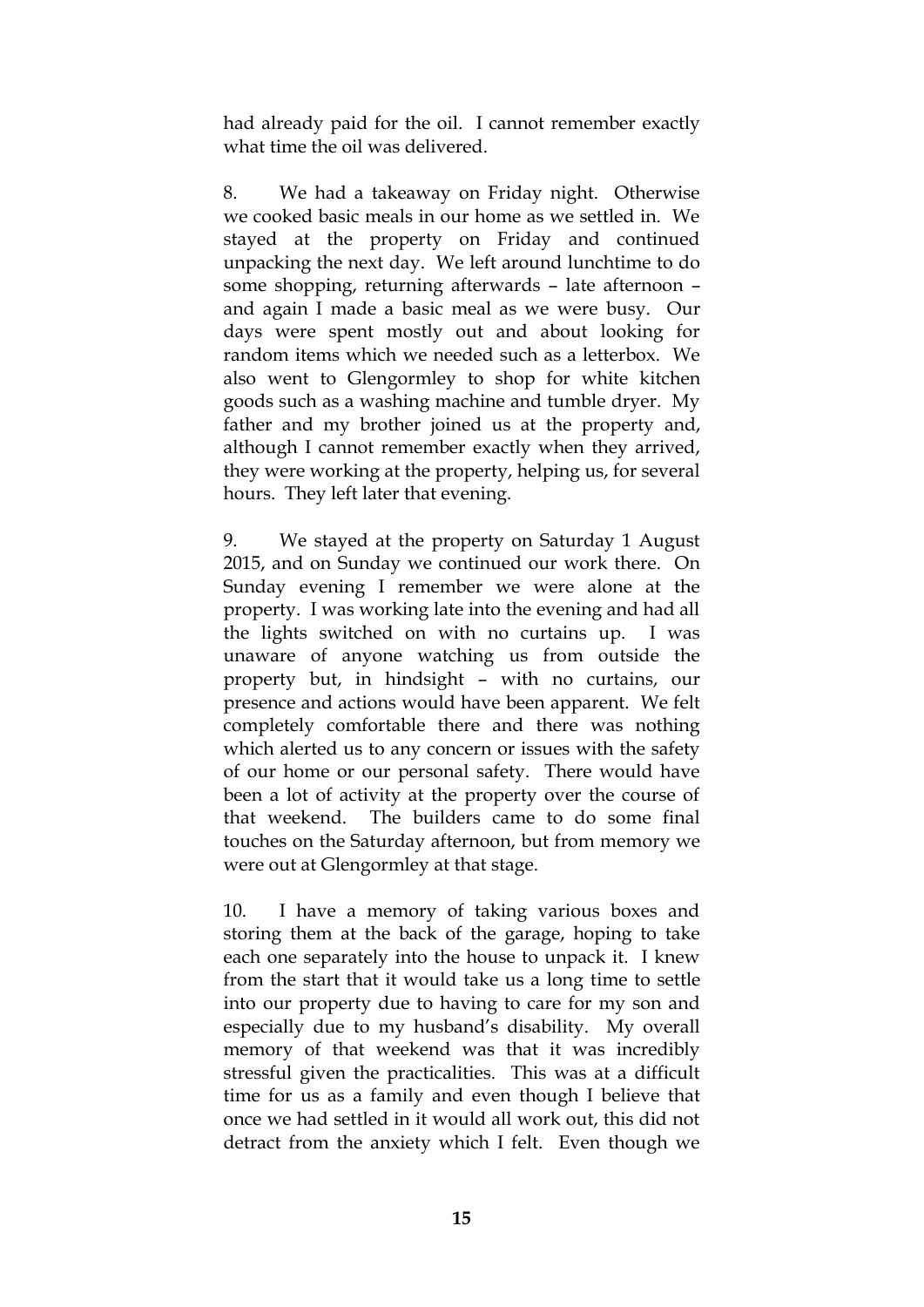had moved in, it would be a while before we settled there.

11. On the Sunday evening (2 August) – after midnight – I took my son to my parents' house as I had an early work meeting the next morning and needed childcare during the school holidays. My work clothes and briefcase were at my parents' house as I had slept there the previous Thursday after work.

12. We had a home alarm system installed at (the premises) in the days before we moved in, this was paid by bank transfer on 6 August 2015. Unfortunately, we did not switch it on when we left in the early hours of Monday morning as I knew the builders were coming the next day.

13. At around lunchtime on Monday 3 August 2015 I received a telephone call from the builder to say that there had been a break-in at the property. The oil tank had been emptied unto the garden and the boiler, radiators and internal water tank were taken with forced entry and there was damage to the front door. We did not reside in the house after 3 August 2015 due to these and previous attacks. It was clear that every time we went near the property we were being watched and attacks occurred. …

15. There had been no attacks on the property when we were not there, yet after this weekend of moving then the attacks began with a major attack designed to make the property uninhabitable. The oil spills across the garden meant that we could not move back in. The septic tank had been burnt out – and I vividly remember realising we could not return to live there. This was really the first time that I realised we would never be able to safely live there."

[54] Mr Sands understandably complains that none of this detail was made available to the decision-maker and says it would be wrong of the court to take this evidence into account. Nothing approaching this detail had been provided in three previous applications and two judicial review applications. Nor had this sort of detail been provided in support of the review subsequent to the judgment in *JR 103*.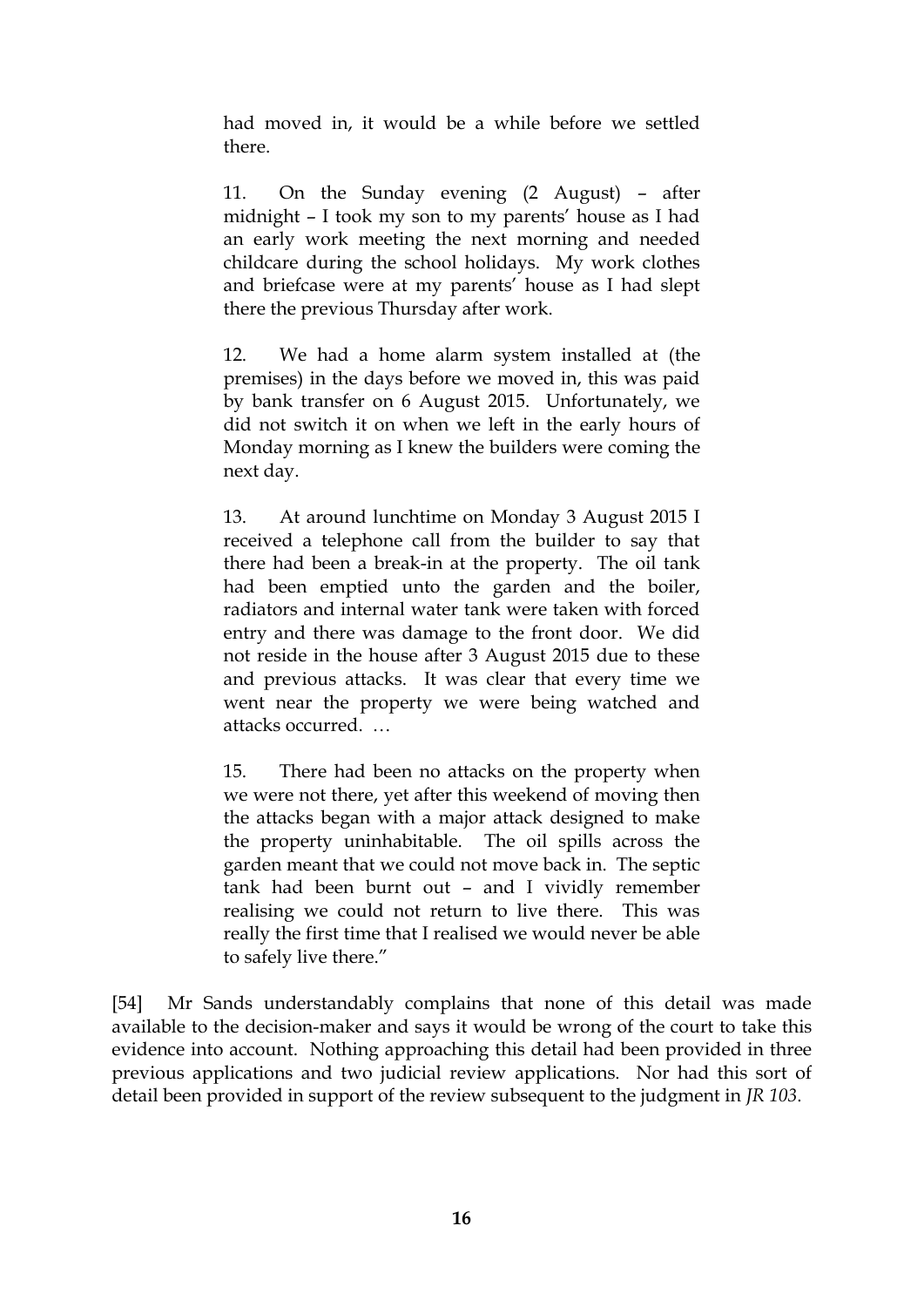[55] In any event Mr Sands says that the evidence available including contemporaneous material clearly conflicts with the detail of the account given so late in the day.

[56] In addition to some of the material referred to earlier Mr Sands refers to the PSNI log report in relation to the arson on 18 September 2013 which contains the following entry:

> "Fire service report that the property was secure prior to their arrival. They had to force entry. The property was vacant – beds lined up against wall, very little furniture, no clothes, not lived in. The electricity switched off at mains and no sign of accelerants. Fire service believe seat of fire in roofspace and could have been lit for some time. …"

[57] This is consistent with the premises having been let out up until the end of August 2013 and thereafter not being occupied. This contradicts any assertion by the applicant that she had moved in prior to the arson. She may well have formed the intention that she would do so but the contemporaneous evidence suggests that this was not the case. This is consistent with the statement of 18 July 2014 which has been partially set out above and which includes the following:

> "Today I was at property I own at (the premises). I have owned this property for about 5 years. I have never lived in it and have rented it out to tenants. A tenant notified me last August that he was moving out and so the property was vacant last September during which time it was burnt out and it was malicious and deliberate."

[58] In relation to what occurred prior to 3 August 2015 the contemporaneous occurrence inquiry log report from the PSNI is significant. The log entry records:

> "The building entered was a property new build currently under construction. Property secured Saturday 1.8.15 at approximately 1500 hours by contractor and entry discovered this morning when staff arrived at site."

[59] The log entry records contact between the PSNI and the applicant on 5 August 2015. In subsequent correspondence with the applicant on 10 August 2015 reference is made to a cigarette butt which the applicant was anxious should be tested for DNA as a potential lead in identifying those responsible for the criminal damage to the premises. The note records that the cigarette butt "was located outside your property, on an active building site …"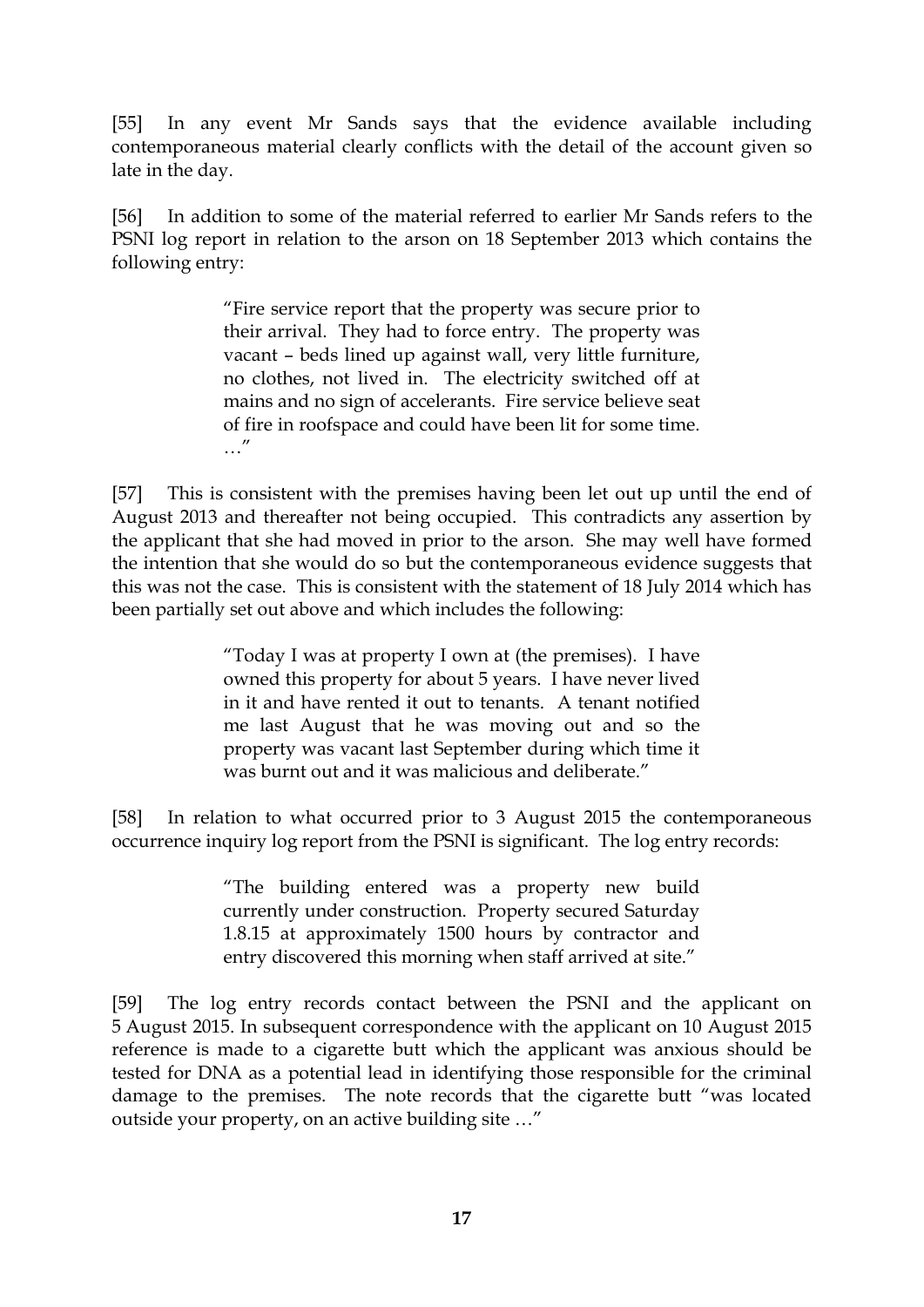[60] Mr Sands points out that there is no mention of damage to the septic tank as set out in the applicant's affidavit during the investigation in August 2015. Her affidavit suggests this occurred at that time. However, the documentation reveals that this was first reported to the PSNI on 21 February 2017 where the log entry records:

> "She states this is the septic tank in the garden and according to the AP has been burnt sometime over the past week. She has no idea when."

[61] Another log entry retained by the PSNI on 23 October 2018 records that:

"She had filled the oil tank and carried out all the usual preparations to move. However immediately prior to moving in damage was caused to the property making this impossible."

[62] Ms Doherty points out in response that much of this material is not actually referred to in the actual decision, although it certainly was available to the decision-maker, unlike the affidavit sworn in support of this application.

[63] Given the context of this case the court has had to examine the factual matrix in more detail than might otherwise be expected in a judicial review application. At the end of the day the resolution of the application does depend on an assessment of the factual situation on the ground.

[64] The evidence points to the applicant being in occupancy of the premises, probably as her principal residence, between the spring of 2008 and 2009 and for a further period between the summer of 2009 and the spring of 2010. This is supported by the documentation provided by the applicant. It is also consistent with the dates upon which housing benefit was paid to tenants. For the remainder of the period prior to 2015 it is clear that the property was rented out up until the time of the arson in September 2013. I accept that it is probable that the applicant intended to rebuild the property with a view to occupying it and treating it as her principal home. Unfortunately because of the events which took place she never achieved that objective. Throughout the relevant period apart from the short periods to which I have referred her principal residence was the Crawfordsburn address.

[65] On the basis of the material available to the court it has concluded that the impugned decision was a rational one.

[66] The court accepts that one should be slow and careful in drawing conclusions from statements and documents that range over a number of years. This is particularly so when statements may be made in a specific context and when someone such as the applicant may be under extreme pressure.